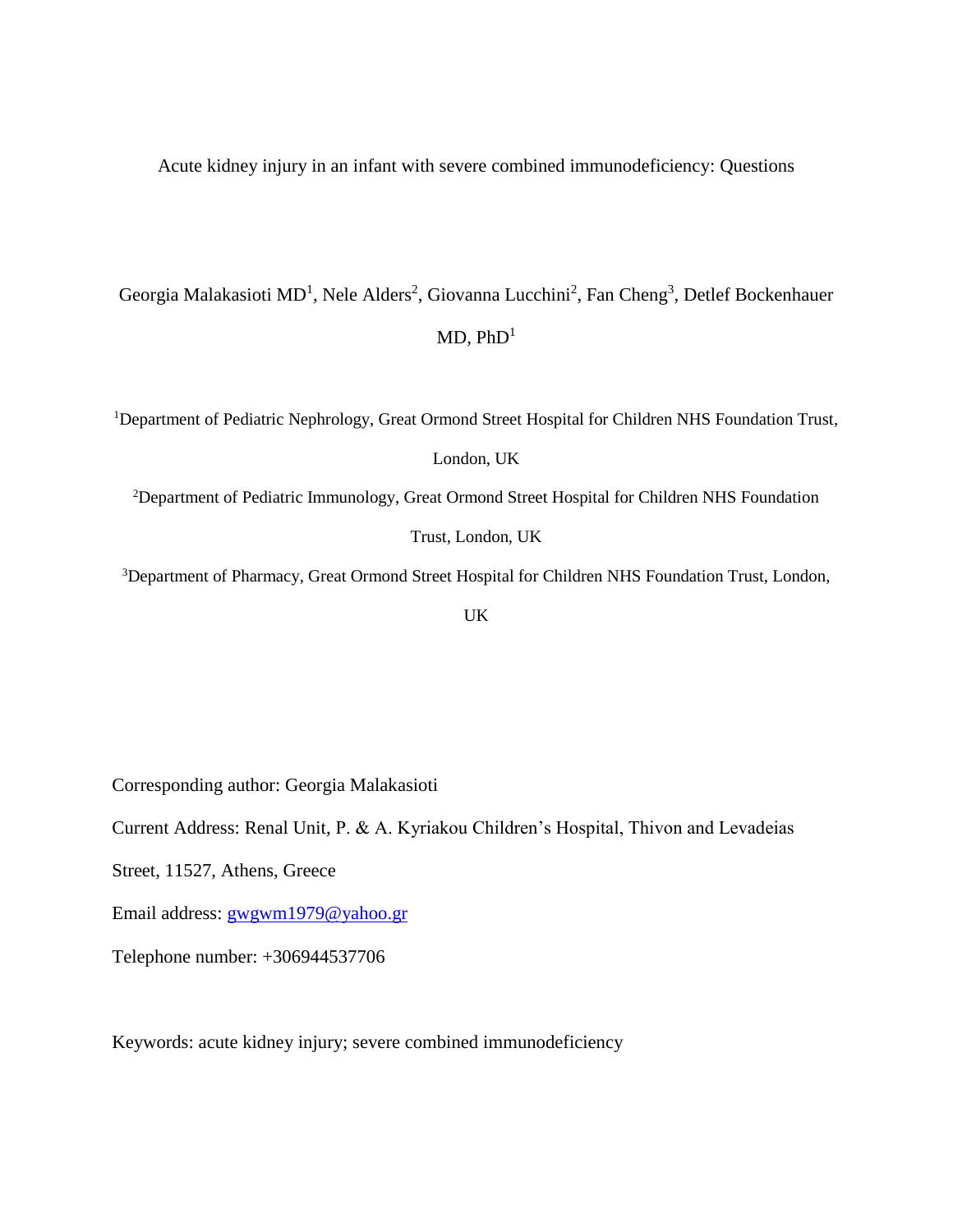## *Case summary*

A renal consult was requested for a five-month-old female infant with an acute rise in serum creatinine. She was hospitalized for management of an Interleukin 7 Receptor deficient severe combined immunodeficiency (SCID). She had initially presented at the age of 2 months with protracted bronchiolitis, persistent mucocutaneous candidiasis, diarrhea, failure to thrive, lymphocytopenia with absent T cells and severe neutropenia. Polymerase chain reaction (PCR) in bronchoalveolar lavage sample was positive for *Pneumocystis jirovecii.*

Five days prior, the infant had been commenced on daily intravenous pentamidine (4 mg/kg/day). Pentamidine was chosen over co-trimoxazole in the treatment of *Pneumocystis* in view of the severe neutropenia. She was also receiving meropenem, amikacin and liposomal amphotericin 3 mg/kg/day for new-onset febrile neutropenia. Amikacin was administered for the previous 5 days on a full dose of 20mg/kg once daily followed by an adjustment for the current renal dysfunction at 10mg/kg based on trough levels. In view of increased work of breathing related to persistent bronchiolitis, the patient was on a high caloric feed with a strict fluid restriction of 90 ml/kg/day. Watery bowel movements were ongoing with up to 8 episodes of diarrhea daily.

On examination, she had cool extremities with prolonged capillary refill time of 4 sec, good peripheral pulse volume, heart rate of 126 bpm and systolic blood pressure of 110 mmHg. Upon reviewing fluid balance, the infant had lost about 2% of the baseline body weight and she was polyuric (urine output 3.6ml/kg/h). Sequential blood results are shown in Table 1. Plasma creatinine was increasing, urine osmolality was 267mOsm/kg, fractional excretion of sodium (FENa) was 12% and transtubular potassium gradient (TTKG) was 3.7. Urine microscopy was unremarkable and urinary tract ultrasound demonstrated enlarged, echo-bright kidneys.